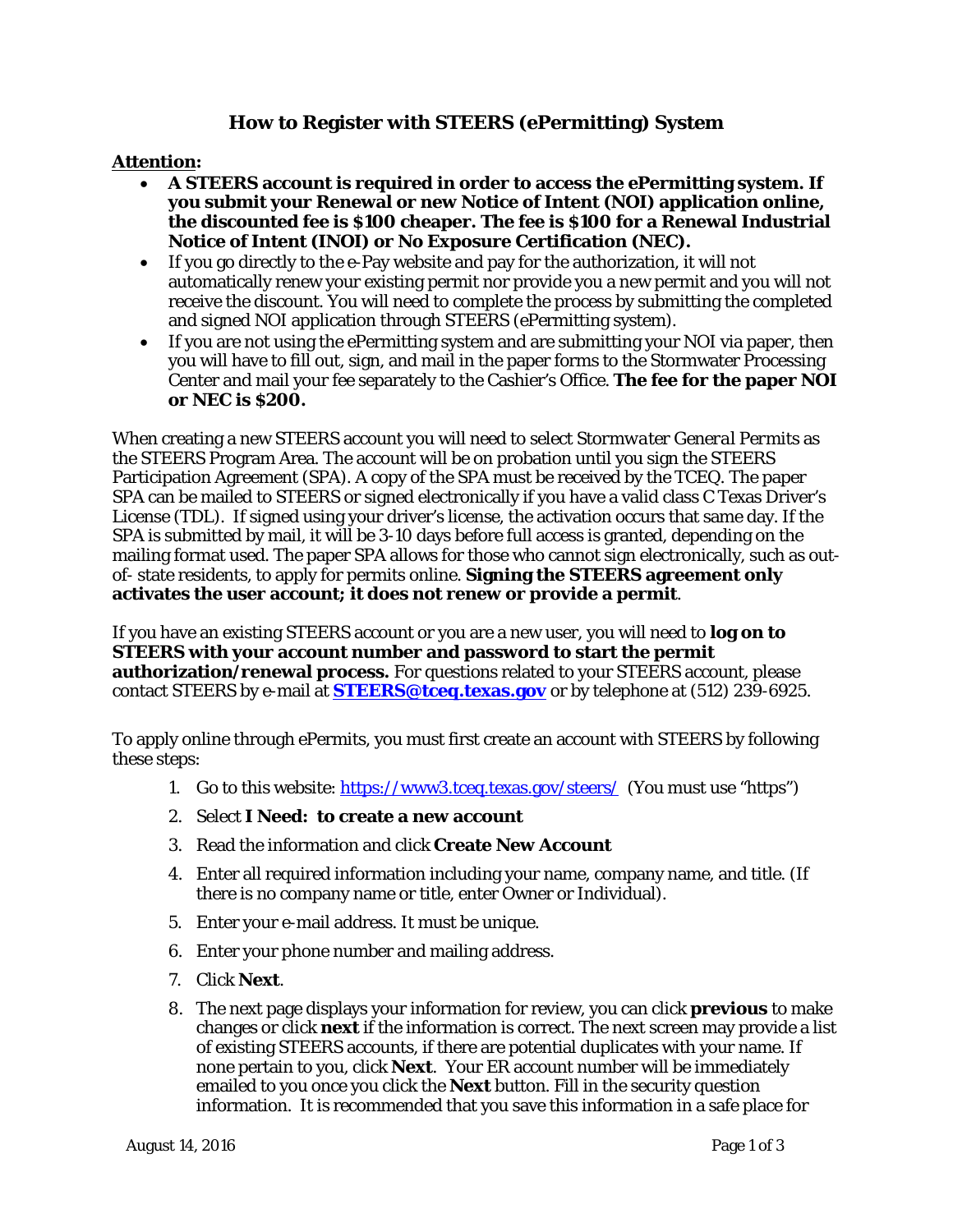future use. Each time you log in, you will be asked to answer one security question. NOTE: During login, if the answer provided to the question is incorrect (or is not the answer provided during creation of the security questions), STEERS will have you answer the next security question. You will have 3 chances before STEERS locks you out of your account.

- 9. Click **Save**.
- 10. Select program area "**Stormwater General Permits (EPR\_ SW)**" from the drop down menu
- 11. Click **Go**.
- 12. Select the access type that you need for using ePermits. 30 TAC §305.44 requires the Executive Officer of a company or the person if owned by an individual to sign the application. Signature for applications cannot be delegated authority.

Owner/Operator: Select **Stormwater Sign-view, create, delete, modify, pay, sign, and submit**

Consultant/ Delegated Preparer: Select **Stormwater Preparer- view, create, delete, modify, pay, and submit**

13. Select your relationship to the facility:

Owner/Operator: Select "**My employer is the facility**…"

Delegated Preparer: Select "**My employer is the facility**…"

Consultant: Select "**My employer is not the facility**…"

14. Select who is authorizing the account:

Consultant/ Delegated Preparer: Select "**I, [Your Name], am applying for read, edit, or preparer role**…"

Owner/Operator: Select "**I, [Your Name], am applying for a signatory role**…"

- 15. Click **Add Access**
- 16. Once the information has been updated, you will received the following pop-up "Your EPR\_SW access has been updated. You can make additional changes or press cancel to return to Account Information." If you agree to the information provided, click **Cancel**
- 17. Verify that your account information is accurate. The Account Status will show **PROBATION** until you sign the STEERS Participation Agreement (SPA).
- 18. At the top of the page, select **eSign SPA** or **Paper SPA**

**Paper SPA** – This allows you to print out the SPA, sign it and mail it to the address shown on the SPA. Once your paperwork is processed, you will receive an email notification that your probationary status was removed and you will have full access to STEERS.

**eSign SPA –** If you have a valid Class C Texas Driver's License, you can eSign the application. Simply enter your personal information and TDL numbers where asked, click both check boxes, then click **eSign SPA**.

19. Check your email for the Welcome to STEERS Account Creation email.